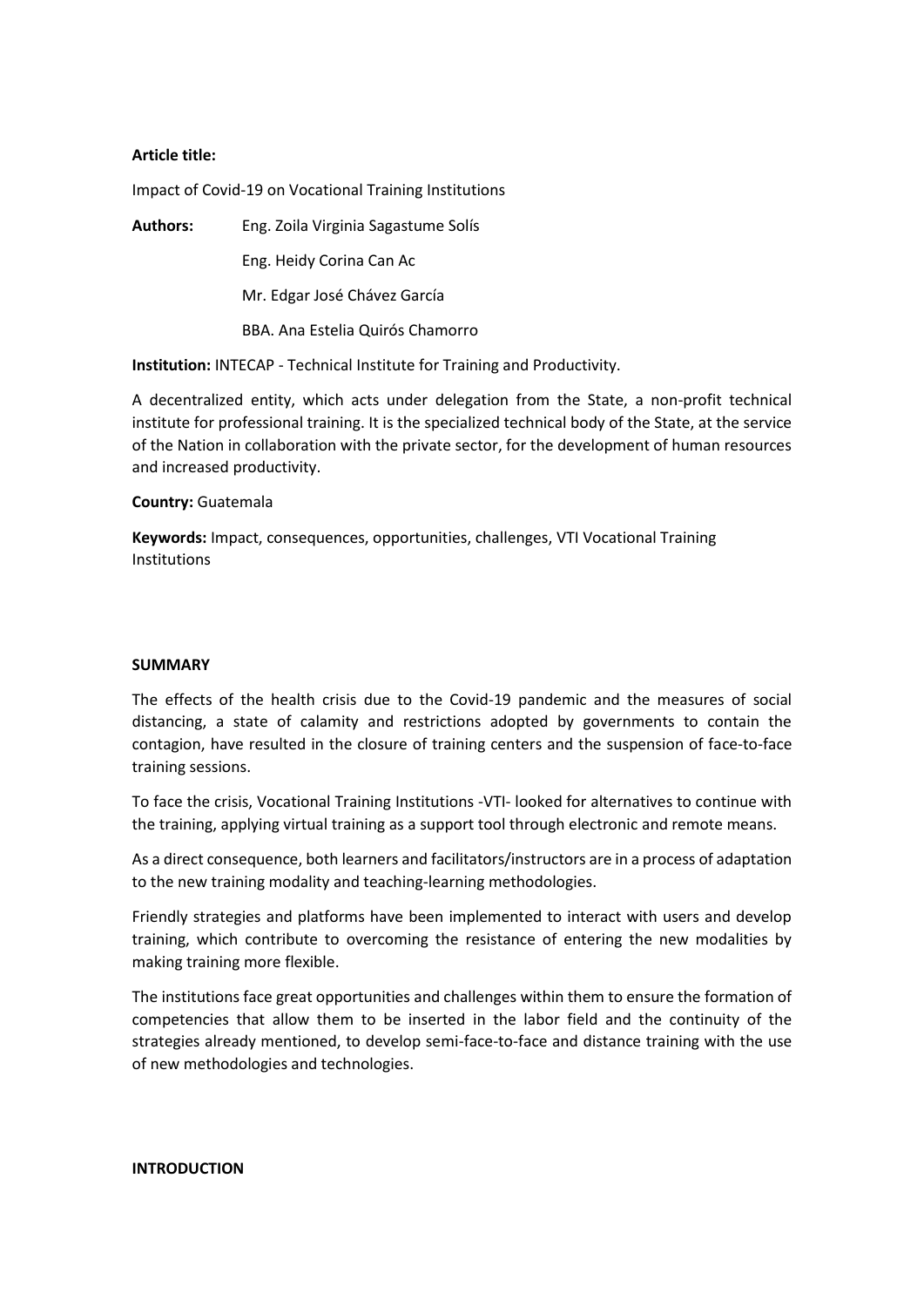Six months after the suspension of face-to-face training in Vocational Training Institutions given the mobility restrictions and social distancing due to the Covid-19 pandemic, which affects Guatemala and the world, the evolution and consequences of the crisis are observed including how it has affected various fields of the daily life of the population, impacting health, the economy, education, coexistence, personal development, and much more.

This article describes the impact of Covid-19 on VTIs and the various actors involved, learners, facilitators/instructors, institutions; making inferences in the short and medium term on the opportunities and challenges that arise in the reactivation and reopening of education in classrooms, workshops and laboratories.

The general panorama of behavior and trends in the implementation and monitoring of health, safety and hygiene protocols is analyzed, as well as compliance with the requirements and needs of the general population in the face of adaptation to the new normal.

The Guatemalan population has been affected, as a result of the Covid-19 pandemic, including the VTIs since thousands of young people in our country left the classrooms, due to the closure of the facilities, given the restrictions on mobility and social distancing, decreed by the local government, as measures to prevent the spread of the virus.

The main actors involved within these institutions have been impacted; However, each of them has adapted to the current context to continue providing vocational training services and care for apprentices, in accordance with their available resources.

## 1. Impact generated on learners

In the first months of the pandemic, instability, concern for health and the economic situation, created uncertainty for students about their professional future and the pursuit of the development of their abilities, who had to react and create adaptation mechanisms that would allow them to continue with the virtual training processes available. They faced the dilemma of analyzing their reality and of procuring and having technological resources, but mainly of modifying their thinking and attitudes to insert themselves into the new models of online training or else, as occurs in a high percentage, abandon the professional training programs given the limitations that arose during the process.

The apprentices who were immersed in a face-to-face training methodology, accustomed to classes within classrooms and workshops, given the restrictive circumstances; had to adapt to virtual training, without prior preparation, those who did not achieve the transition abandoned their training process for various reasons, due to the lack of technological resources, connectivity or insufficient adaptation to changes in methodologies that distance training requires.

It is worth mentioning that in addition, many young people have been emotionally affected due to confinement, the perception that their job opportunities are reduced, and a bleak future; concentration problems, depressive feelings, anguish, increased study hours, difficulty in carrying out their learning tasks and additional difficulties, in cases where practical training is essential for the acquisition of skills; since in this modality it is more complex for educational institutions to provide follow-up and guidance.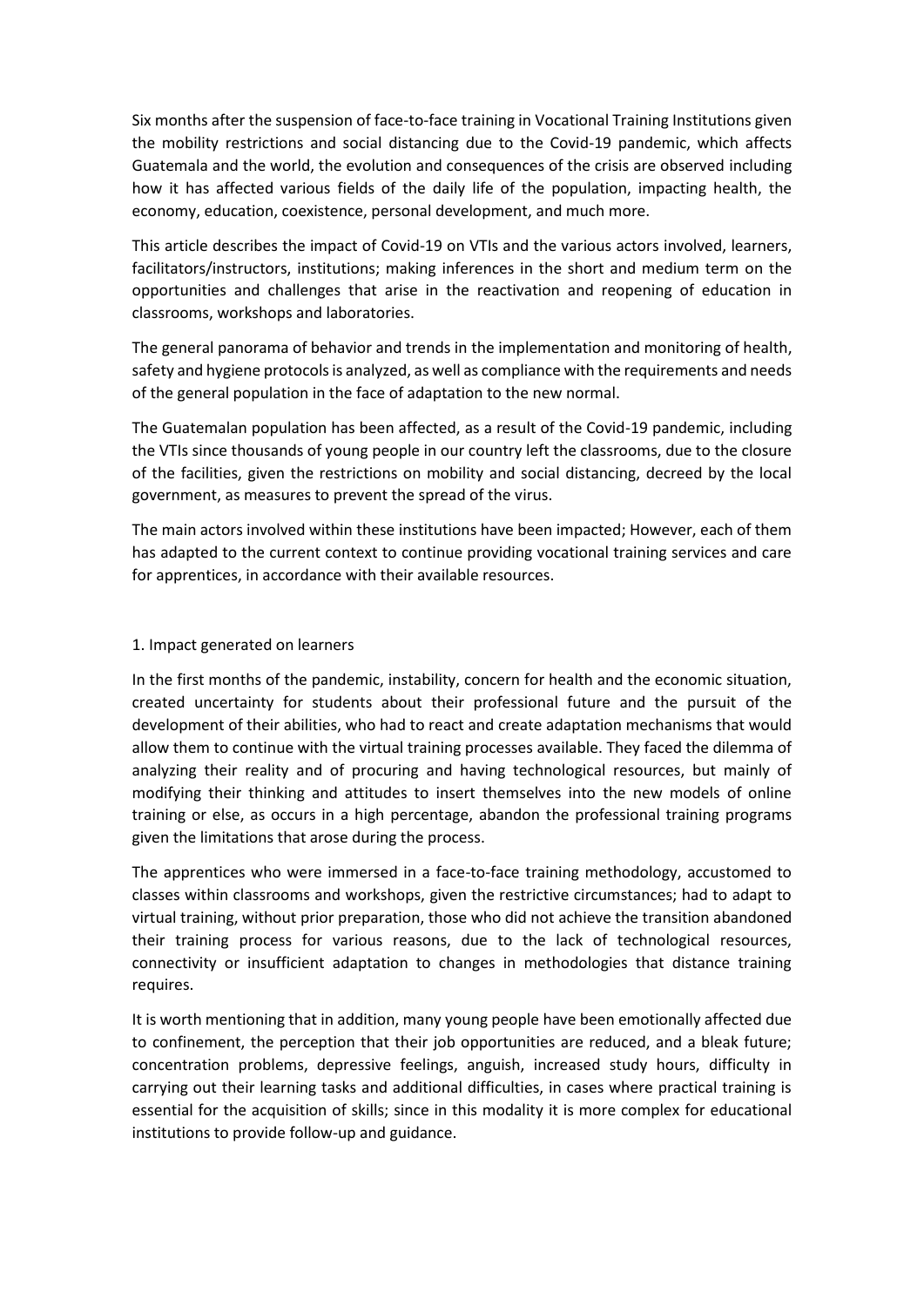The closure of educational centers not only in Guatemala, but around the world represents a real risk for the future of youth, mainly in rural areas or living in adverse economic conditions. The most affected seem to be those young people with vulnerable profiles, due to their living conditions they are affected by economic and cultural reasons and by the lack of support from parents who in some cases had the need to send their children to work in the countryside, as a result of the lack of employment opportunities and the low income received to support the household, which leads to a significant increase in the abandonment rate, lack of equity and inequality in access to new training methodologies online.

# 2. Impact generated on the facilitators/instructors

The crisis has had a strong impact on the facilitators/instructors, mainly those who had not acquired the skills of virtual tutors, transforming from one moment to another into teachers of teaching-learning processes by electronic and remote means; so it has been a real challenge for the facilitators/instructors facing a new work modality to adapt to the change.

Some facilitators/instructors face internal limitations in the skill of information technology management to teach distance classes, for which they must be trained in parallel to their current role and job performance, which has doubled their workload and time dedicated to training. In addition to these factors, there are also external factors that affect them, for example: lack of interaction with learners; when they do not have access to technology, their capacity to respond to the process is diminished; the monitoring of families in the processes when parents are not involved, those learners who do not have autonomous learning abilities and the limitation or lack of provision of technological and material resources for the development of activities.

Communication problems with apprentices do not allow them to control the ideal development of the training processes and the digital divide that exists due to the lack of connectivity creates inequality in the process; In addition, with the use of telephone communication, the variability of the monitoring of the apprentices has been seen in the need to attend them during nonworking hours, in order to provide the best service, which implies individualized attention to the students.

On the other hand, there are those facilitators/instructors who, due to various circumstances, did not adapt to the change from face-to-face to virtual training, who created resistance under the premise that competencies and skills cannot be achieved through virtual training, ceasing to carry out training activities and choosing to dedicate themselves to other jobs; creating a vacuum of human talent and reducing the capacity to attend to virtual demands.

### 3. Impact on the methodologies and delivery modality of the training service.

Despite the limitations and impact generated by the pandemic, VTIs sought to maintain their status and quality by rapidly adapting to new virtual teaching methodologies, the expansion and management of platforms, potential resources for collaborative learning, etc.

Before the pandemic, distance training units and virtual tutor training processes were available, anticipating technological development and futuristic trends, which had been developing in a slow and programmed manner, with a greater content design focus on human development, administration, English and ICT. Considering that the demand for distance training was minimal,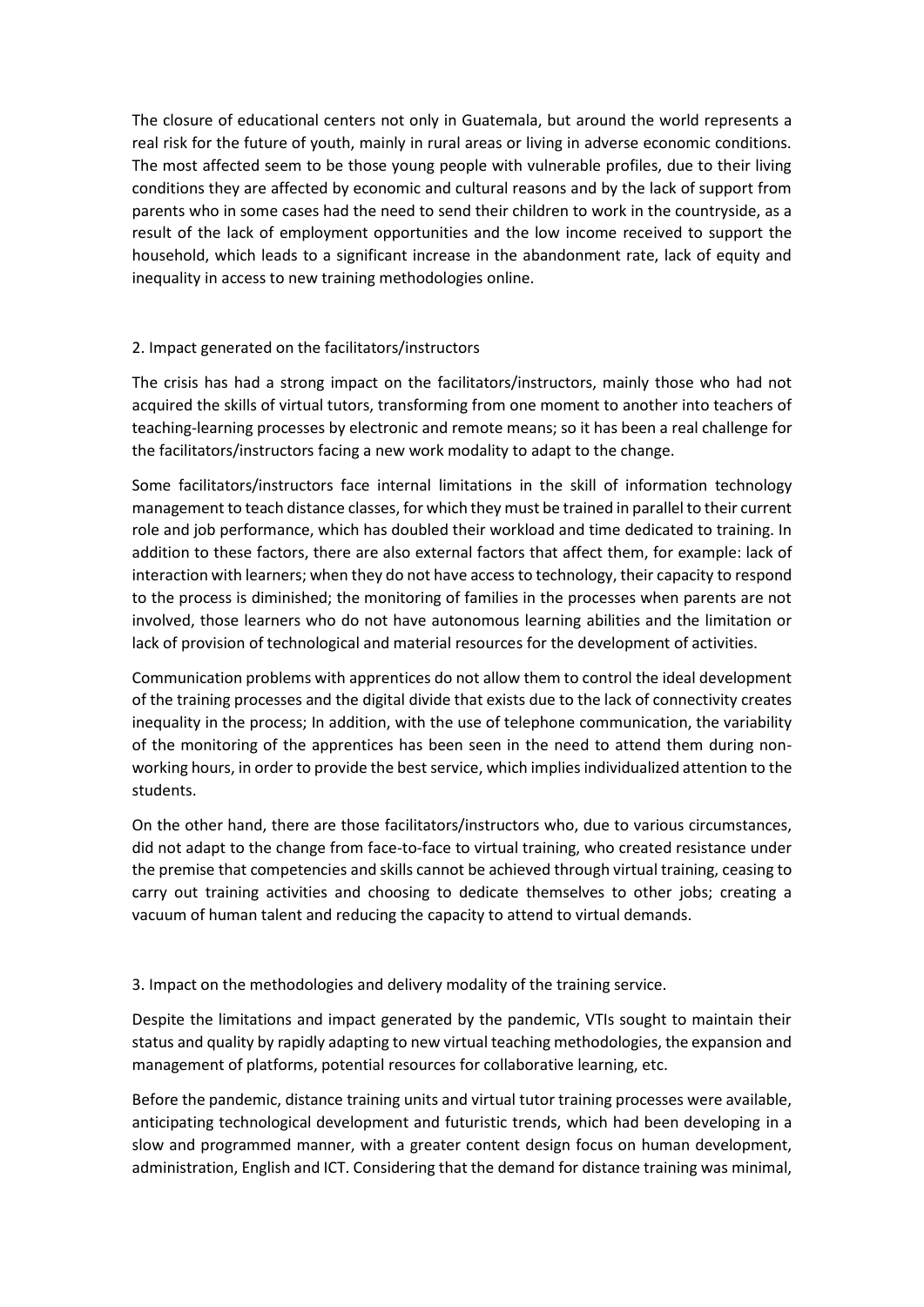due to the low confidence of the apprentice towards the acquisition of technical skills through this modality and the preference for face-to-face training, so this resource had not been used to the fullest.

However, the crisis forced the acceleration of these processes to quickly enter the distance training modality of the programs of different specialties that were in execution, being developed independently in each VTI.

In terms of methodologies and interaction with users, a transition has been made in several aspects: from the use of printed manuals to digitization, from the facilitator/instructor who guided the performance and face-to-face training to the virtual tutors, the work table of the educational center was changed to the dining room table or bedrooms, from the material resources and technological equipment available in educational centers to the limited reality within homes, in which several family members share, if they have the opportunity, a computer or a smartphone, and in many cases, students without access to an internet connection, being more evident in rural areas of the country.

The main training modality in technical training organizations was face-to-face training at 95%, online training (e-learning) only 3%, with the specialty of computer science standing out; 1% distance training and 1% DUAL training (company-centered). In order to confront the crisis and enhance the opportunities to provide training services and continue the training processes underway, this percentage changed radically to develop to date in 100% distance training.

To adapt, the VTIs created spaces for remote learning, they provide support to learners and facilitators/instructors; They seek emerging digitalization strategies for the training on offer, reinforcing distance and online training mechanisms, synchronously and asynchronously; adapting and expanding virtual spaces and the population's access to information and platforms to generate admission, registration, and training development processes; innovating and adjusting services to the training needs of the population, projecting actions, modifications and adjustments relevant to the problem and perspectives of change for social and economic development.

4. Observations and relevant aspects that are projected given the crisis

The scope of vocational training is no longer limited to the facilities and installed capacity of training centers, which allows reaching a greater number of people interested in learning skills mainly in the area of commerce and services, due to the expansion of the geographic coverage, considering that the internet has no borders that limit the scope of services, which presents us new opportunities:

• Increase the requirement of support and approach to innovative entrepreneurship since people require training to generate income, employment and self-employment, to solve the personal, family and social economic crisis.

• There is a tendency for greater demand to provide assistance for women, which will promote the inclusion and implementation of more programs to assist their training in the labor market.

• The need to adapt the training offered to new economic trends stands out, since after the pandemic there will be greater needs for professional training in various areas and specialties.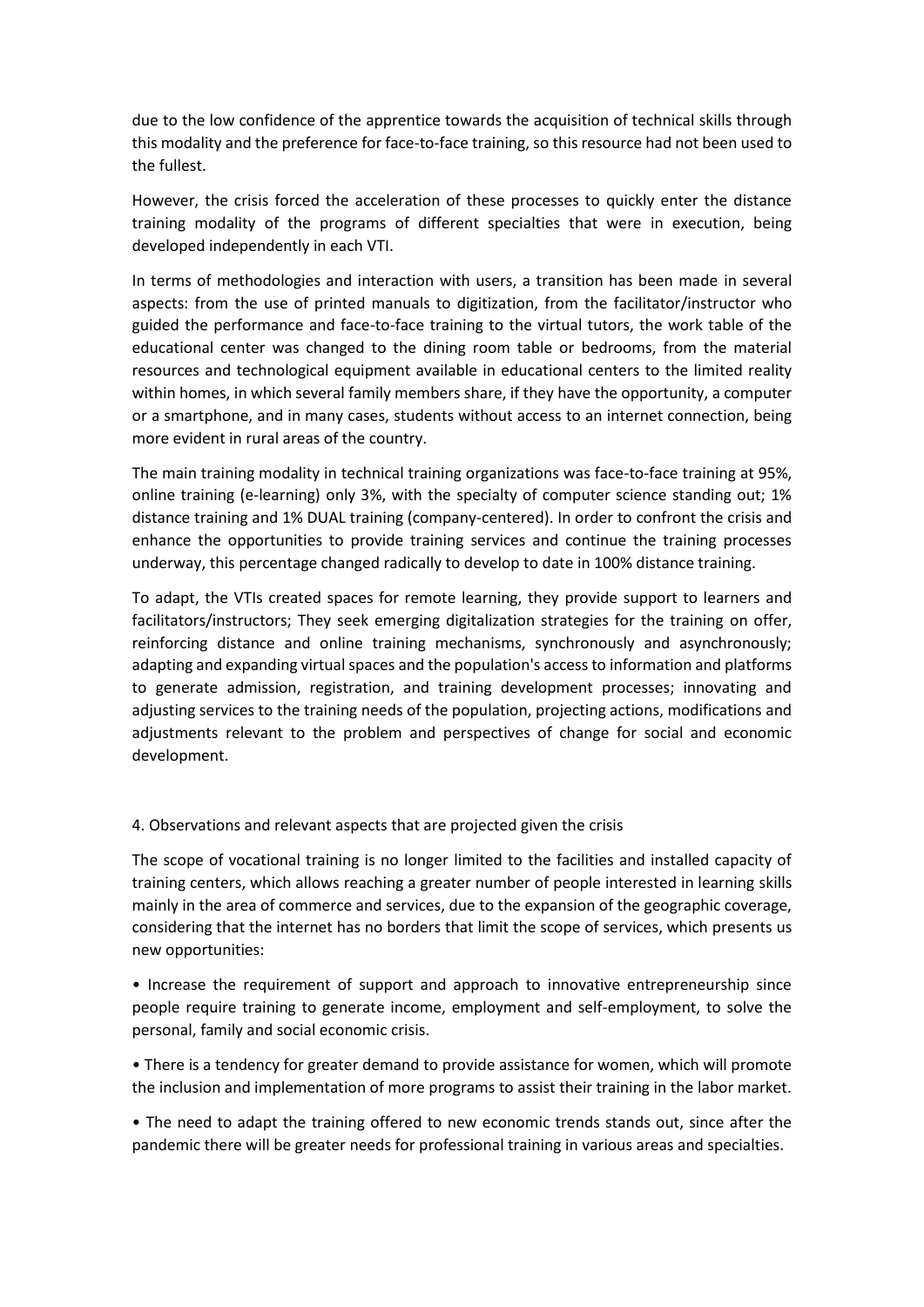• The development of short-term training is imperative, since the youth and the economically active population need to acquire skills in the shortest possible time to enter work and reactivate the economy, thereby managing to build a future that allows them to have a decent life.

• Promote alliances with institutions and support programs aimed at apprentices in technical careers to meet connectivity needs.

• Implement constant monitoring of hygiene measures, social distancing, and physical and emotional health programs as a preventive measure for the spread and containment of Covid-19 infections and encourage the development of a healthier lifestyle.

It is expected that as of the crisis, all VTIs will adopt the development of training in semi-faceto-face and distance mode, reducing the crowding of people within the facilities. It will be necessary that, to return to the classrooms and training workshops, the readjustment of areas, the application of protocols, occupational safety guides for the attention of students and administrative staff, be already available.

# 5. Challenges for vocational training institutions

One of the main challenges that VTIs will face is to achieve coverage and care for vulnerable groups so as not to exclude them, since as a result of the pandemic, problems related to the lack of equity and inequality in access to training will increase. Likewise, they must achieve the availability and understanding of the use of digital resources, when the candidates and the population that requires training present themselves with a low level of competence and do not understand or adapt quickly to the processes used in digital platforms.

The apprentices who manage to enter and train within the new learning facilitation model, the challenge will involve the acquisition of technical and specific skills by way of self-training and blended training, the development of soft and transversal skills, as well as the VTIs, face the challenge of configuring new scenarios for the development of the evaluation and certification of these skills.

They must also generate confidence that VTIs will be safe places to deal with the psychosocial effects manifested by some people, due to the fear of contagion and its consequences.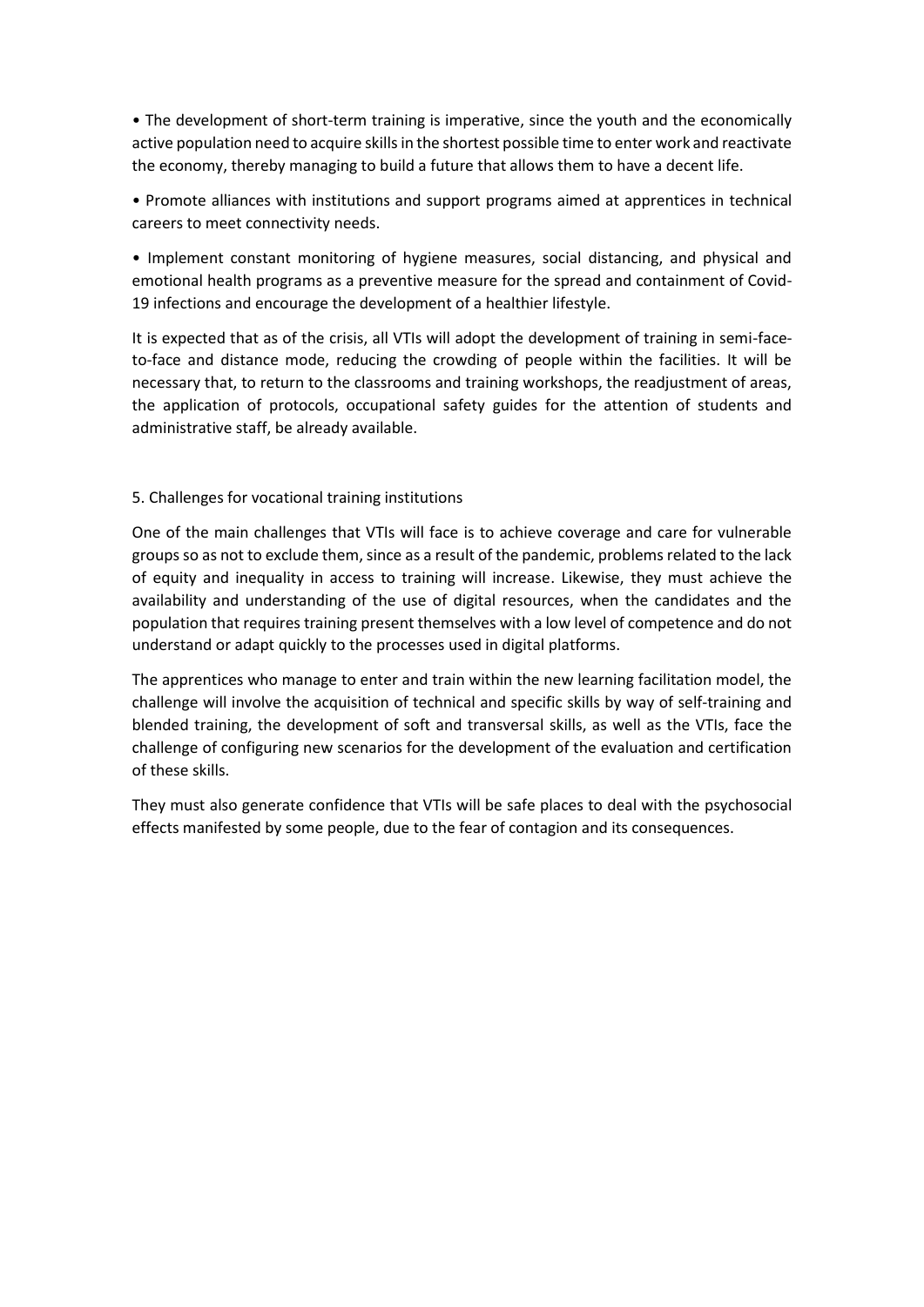# **CONCLUSIONS**

1. Vocational training in VTIs has not stopped, despite the crisis resulting from the pandemic, the facilitators/instructors have played an important role in adapting to the change of distance face-to-face modality, in the teaching-learning process. In addition, relevant platforms and instruments have been implemented to find a viable solution to strengthen digital skills for facilitators/instructors and learners.

2. It is necessary to streamline the design of distance learning programs, considering the flexibility of the curricular contents, the appropriate pedagogical methods, based on the context of each VTI regarding the contagion index.

3. Given the circumstances of the distance training modality, the scope of attention to people has been expanded, mainly in the area of commerce and services; that previously did not have the time and the possibility to attend the VTIs in person.

4. The training needs, closing gaps, circumstantial limitations and the psychological effects on the apprentices, must be considered in the new training proposals and distance training mechanisms, to guarantee inclusion in professional training programs.

5. In order to reactivate their operations, the VTIs must strengthen the communication mechanisms and institutional coordination, training both administrative and teaching staff on the procedures and guides for the application of protocols to Covid-19, as well as the provision of human and economic resources, signaling and equipment to ensure occupational health and safety.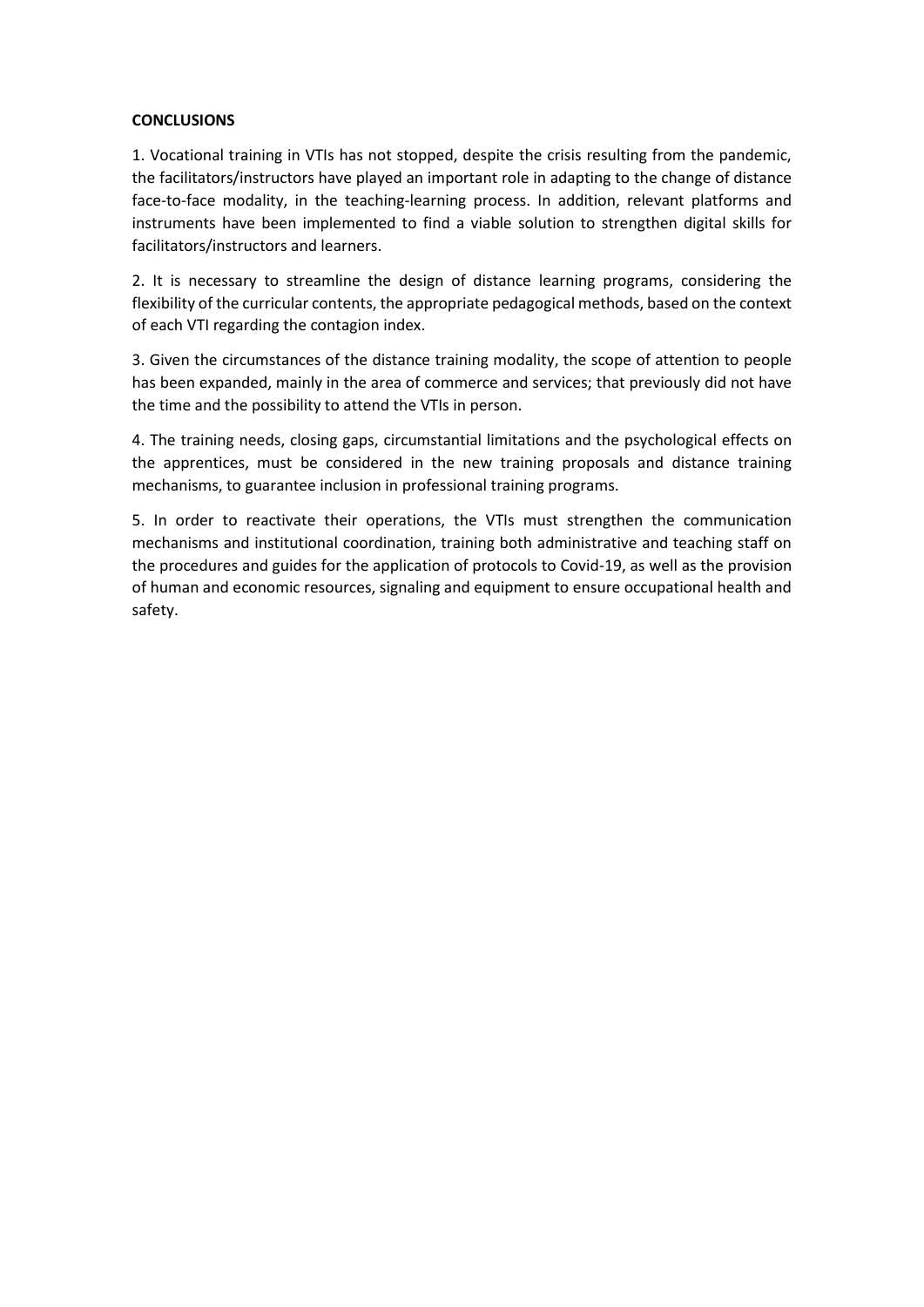### **BIBLIOGRAPHY**

1. International Labor Organization, ILO / Cinterfor Cycle of videoconferences: The role of VET in response to the COVID-19 crisis #NoContagiemosAlEmpleo Videoconference: Instructors and teachers facing COVID-19.

2. International labor organization, ILO / Cinterfor Videoconference series: The role of VET in response to the COVID-19 crisis #NoContagiemosAlEmpleo Videoconference: Digitization and vocational training in times of COVID-19.

3. International labor organization, ILO / Cinterfor Cycle of videoconferences: The role of VET in response to the COVID-19 crisis #NoContagiemosAlEmpleoVideoconference: The certification of skills in times of COVID-19.

4. International labor organization, ILO / Cinterfor Videoconference series: The role of VET in response to the COVID-19 crisis #NoContagiemosAlEmpleo Videoconference: Vocational training prepares for the return to face-to-face.

5. International labor organization, ILO / Cinterfor NoContagiemosAlEmpleo - Vocational training: a response to the Covid-19 pandemic.

6. International Labor Organization, ILO / Cinterfor Cycle of videoconferences: The role of VET in response to the COVID-19 crisis

Infographic:

https://www.ilo.org/wcmsp5/groups/public/---americas/-- cinterfor/documents/article/wcms\_741941.pdf